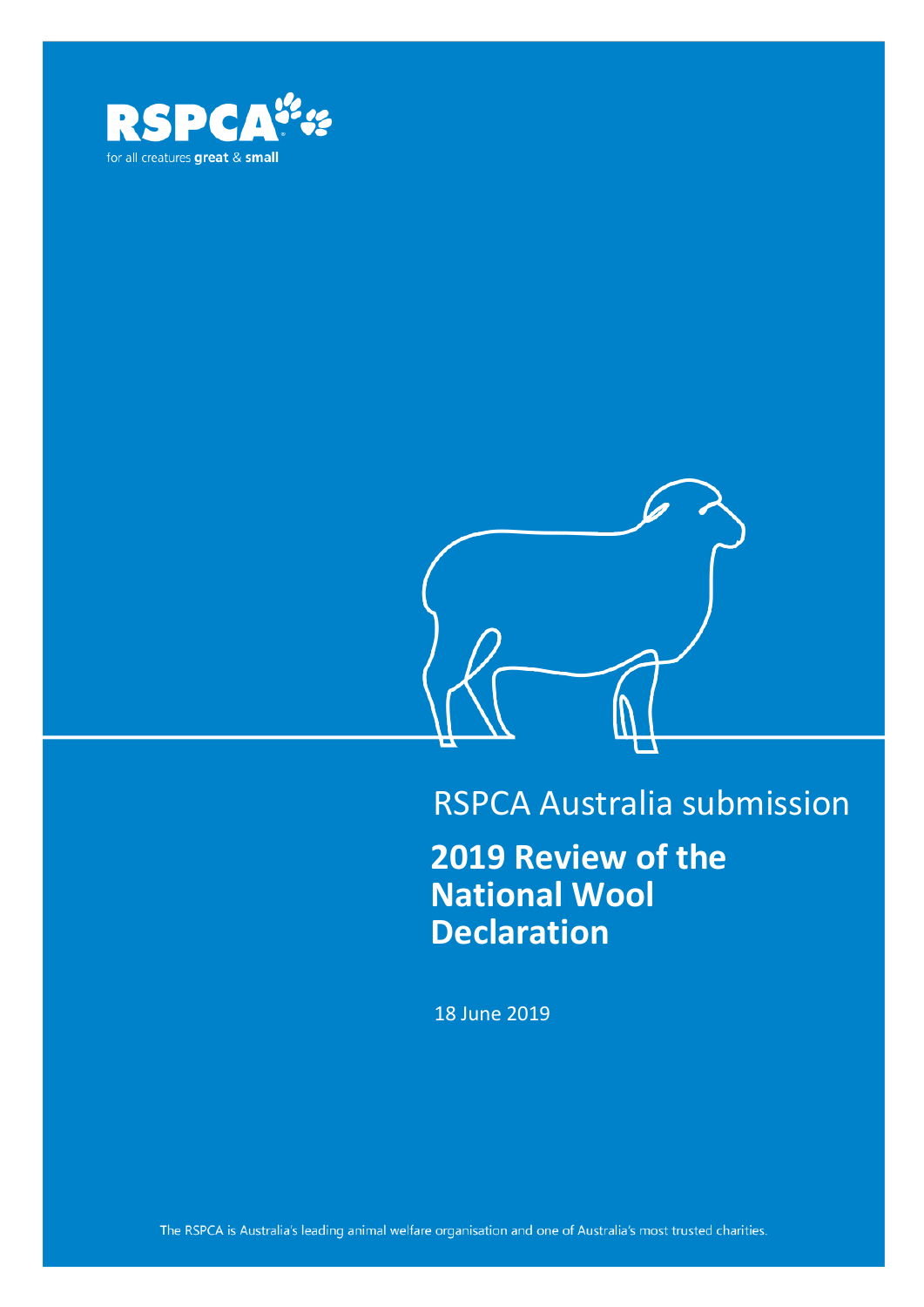

18 June 2019

Dr Kerry Hansford Secretary, Industry Services Advisory Committee Australian Wool Exchange Ltd Gate 4, Frederick Road TOTTENHAM VIC 3012

Via email[: khansford@awex.com.au](mailto:khansford@awex.com.au)

Dear Dr Hansford

#### **2019 Review of the National Wool Declaration**

Thank you for the opportunity to provide a submission to the review of the National Wool Declaration (NWD).

The introduction of the NWD has allowed woolgrowers to declare their mulesing status and demonstrate their animal welfare credentials to wool buyers - particularly those that are interested in buying wool from sheep that have not been mulesed. The review of the NWD represents an opportunity to make important changes that will allow the industry to be more transparent about on-farm practices and thereby maintain consumer trust.

Please find attached our response to the specific topics on which you are seeking feedback.

A key consideration – the need to mandate the NWD – is outlined below and we urge AWEX to implement this important change.

More information on the RSPCA's views on mulesing and flystrike prevention is provided in our recently updated [Research Report.](https://kb.rspca.org.au/afile/769/185/1/)

Please do not hesitate to contact us should you have any questions or require further information.

Yours sincerely

Bidda Jones Chief Executive Officer A/g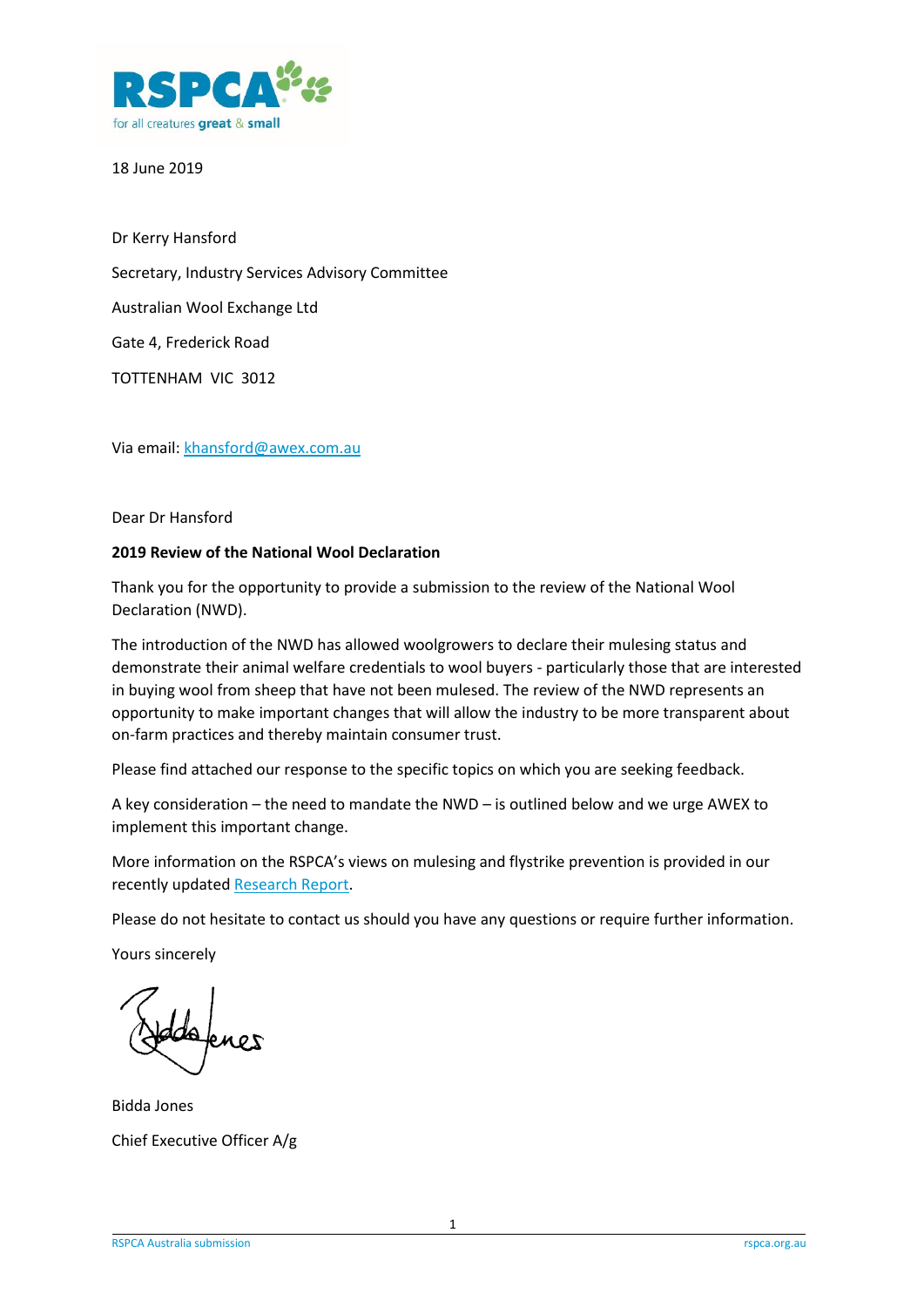# **2019 REVIEW OF THE NATIONAL WOOL DECLARATION RSPCA AUSTRALIA SUBMISSION**

The following submission addresses the key topics on which AWEX seeks feedback. The most significant change we believe is required – mandating the National Wool Declaration (NWD) – is addressed first.

### **Any other aspect of the NWD and its Integrity Program - Mandating the NWD**

The introduction of the NWD has allowed woolgrowers to declare their mulesing status and demonstrate their animal welfare credentials to wool buyers - particularly those that are interested in buying wool from sheep that have not been mulesed.

Despite steady uptake in the decade since the NWD was introduced, the voluntary nature of the document means that it is difficult to accurately track progress towards an end to mulesing and, in the interim, the extent to which mulesing is carried out with pain relief, across the entire wool industry.

It is RSPCA Australia's view that declaring mulesing status on the NWD must be mandatory. This will allow the wool industry to demonstrate their commitment to improving animal welfare, it will provide transparency to the market and it will give customers the opportunity to make an informed choice about the wool they purchase. Our understanding is that mandating the NWD has wider industry support.

## **The relevance of the current mulesing status declarations, viz. Ceased Mulesing (CM), Non Mulesed (NM), Mulesed with Pain Relief (PR) and Mulesed (M)**

The current mulesing status declaration, in terms of the inclusion of the categories listed, should remain. The CM and NM categories should remain in order to distinguish mob-based status versus property-based status. Without the CM category, for example, there would be no way of telling whether a NM-declared mob came from a property where all sheep were no longer mulesed or whether it was just that particular mob that had not been mulesed.

Also worth considering under the NM and CM category is requiring a short description of what preventative measures, if any, to prevent flystrike have been taken and what certifier (for example, Responsible Wool Standard, New Merino, etc.), if any, was used to verify NM or CM status.

Under the PR category, it would be useful to specify the type of analgesic applied and whether it was provided before or after the procedure or both.

With regard to the definition of 'mulesing' as applied in the NWD, RSPCA Australia supports a review of the definition to be in line with the New Zealand regulation which defines mulesing as the removal, by any method, of the breech, tail, skins folds or tail wrinkles of a sheep. The Australian definition limits the procedure to the use of shears.

# **The potential inclusion of "other" breech modification alternatives or animal welfare declarations within the NWD**

As mentioned above, the NWD definition of mulesing limits the procedure to the use of shears. This effectively means that the 'NM' category on the NWD applies where other breech modification methods have been used. For example, the use of liquid nitrogen ('steining') would be categorised as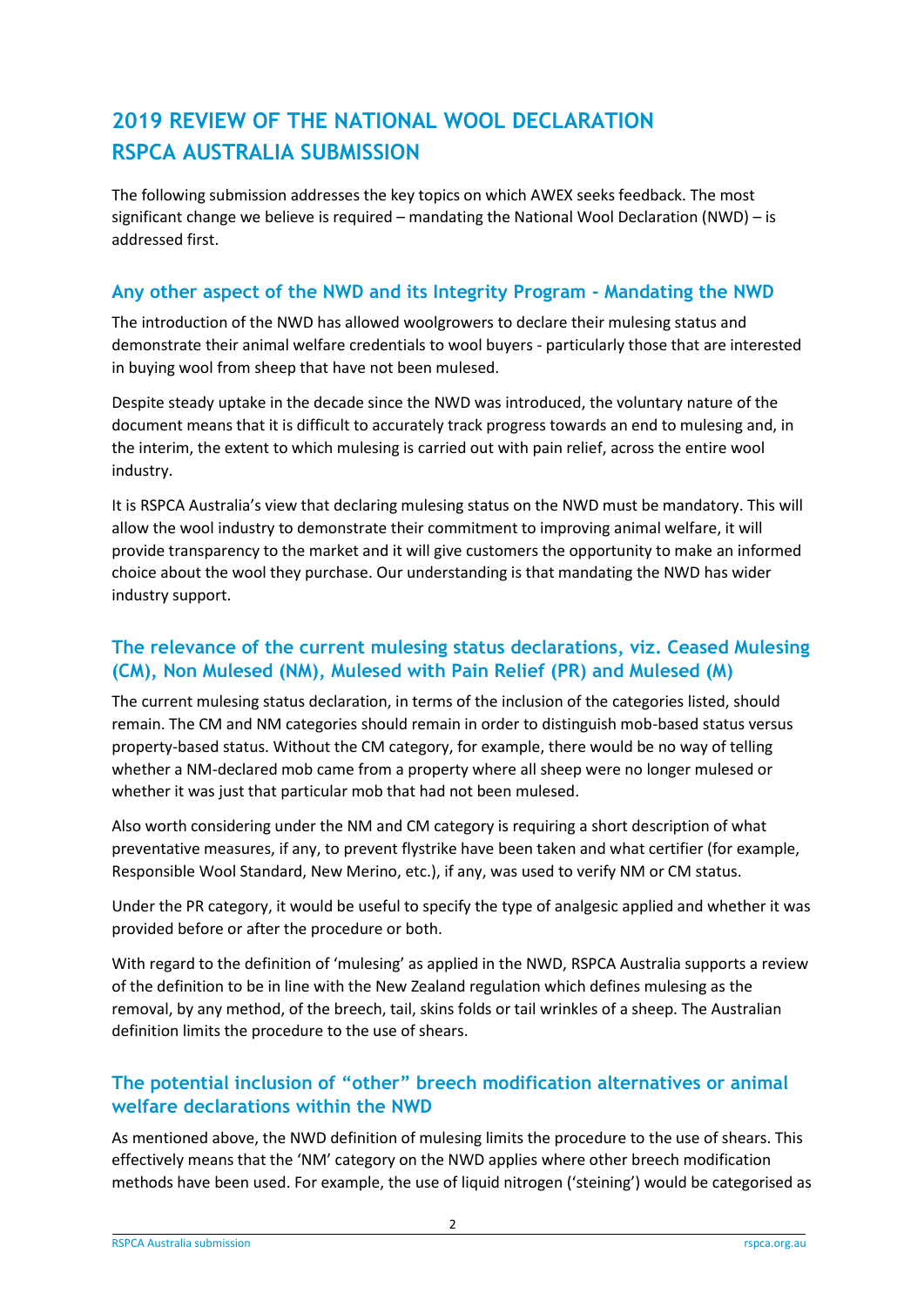'NM'. Earlier work looking at the animal welfare impact of 'steining' showed the method is painful. Although the technology/device has been adapted since the initial research was conducted, while ever liquid nitrogen is applied directly to the skin, the process will still be painful to the lamb. It is therefore important that wool buyers who are seeking to source wool with good animal welfare credentials are able to easily identify that product. This means introducing an additional status category, e.g. 'other breech modification', to the NWD. An additional status category is particularly important if, an alternative definition for mulesing is not adopted. Regardless, we believe the wool industry should be transparent about their current practices and we believe wool buyers should be able to make fully informed choices. As such, it would be important for the NWD to include information about the specific breech modification that has occurred.

The adoption of other breech modification methods as an alternative to mulesing does nothing to promote a breeding strategy aimed at flystrike resistance. The RSPCA believes that it is unacceptable to continue to breed sheep that are susceptible to flystrike and therefore require an on-going need for mulesing (or other breech modification procedure) to manage flystrike risk.

### **The user-friendliness of the NWD with respect to its correct completion by the owner/manager and data entry by wool broking staff**

It is acknowledged that the NWD is a very 'busy' form and perhaps further thought could be given to how best to make it more user-friendly. For example, an electronic format (app) would allow for a greater number of drop-down options from which the user can select - an attribute that is limited when working within the confines of an A4-size piece of paper. Perhaps this could be considered for inclusion in the eBale identification pilot trials.

An important message for woolgrowers (and agents) is that accurate completion of the NWD will give buyers greater confidence in the wool they are purchasing.

The NWD adoption rate and compliance, and how it is being received by industry

There is need for improvement in adoption/declaration rate, hence the call that the NWD be mandatory rather than voluntary (see above).

With regard to compliance, we understand compliance rates have not improved over time, i.e. since the introduction of the NWD in 2008. Whether this non-compliance is related to the userfriendliness of the document (although most woolgrowers should be familiar with it by now), is deliberate, or has some other cause, non-compliance is an issue that needs to be addressed.

#### **The NWD - Integrity Program (NWD-IP), involving desktop audits, verification of the use of PR, and on farm inspections for NM and CM**

Of all the clips declared, there are only 1,000 desktop audits validating mulesing status, 225 on-farm inspections (for NM and CM statuses), and 200 desktop audits validating pain relief use that take place each year. We believe the Integrity Program could include significantly more audits, particularly on farm. Consideration should be given to providing full traceability along the supply chain to help ensure a chain of custody from the farm through to the retailer.

In terms of full supply chain integrity and transparency, consideration should be given to including mulesing status declaration on wool-based products (e.g. shoes, clothing and blankets) sold directly to consumers. This would encourage both producers of these products as well as consumers to make informed choices based on the wool product's animal welfare credentials.

#### **SUBMISSION ENDS**